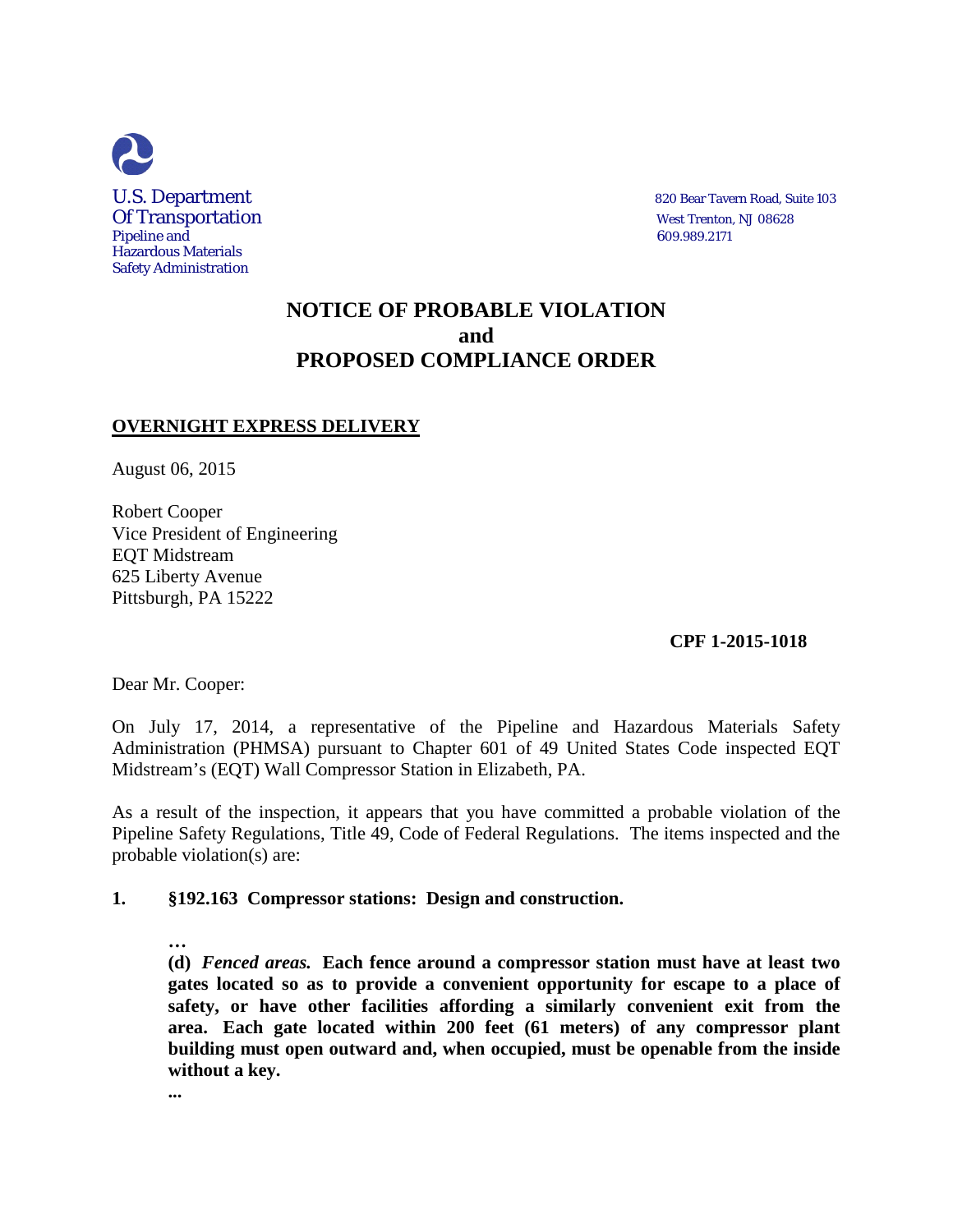EQT failed to provide at least two gates located so as to provide a convenient opportunity for escape to a place of safety.

During a field visit to Wall Compressor Station, inspection unit 83203, the PHMSA inspector observed the following:

- 1. The compressor station had:
	- a. One escape gate on the west side.
	- b. One escape gate on the south side.
	- c. One locked vehicle gate on the west side.
	- d. One locked vehicle gate on the east side.
- 2. The north side of the compressor station had no gates.

The south side escape gate opened out onto a narrow landing, approximately four feet wide. The pathway outside of the gate was heavily overgrown on all sides and was bordered by a steep decline into a creek. Thus, it did not provide a convenient opportunity for escape to a place of safety as required by §192.163(d).

The PHMSA inspector discussed the south side escape gate with the Wall Compressor Station site manager and EQT compliance personnel prior to leaving the site. The site manager requested that PHMSA bring this matter up to the Operator at the end of the inspection in order to help provide justification for them to request funds to install an additional gate. The Wall Compressor Station escape gate was briefly discussed during the final exit interview attended by the PHMSA inspector and EQT compliance personnel.

#### Proposed Compliance Order

Under 49 United States Code, § 60122, you are subject to a civil penalty not to exceed \$200,000 per violation per day the violation persists up to a maximum of \$2,000,000 for a related series of violations. For violations occurring prior to January 4, 2012, the maximum penalty may not exceed \$100,000 per violation per day, with a maximum penalty not to exceed \$1,000,000 for a related series of violations.

We have reviewed the circumstances and supporting documents involved in this case, and have decided not to propose a civil penalty assessment at this time.

With respect to item 1 pursuant to 49 United States Code § 60118, the Pipeline and Hazardous Materials Safety Administration proposes to issue a Compliance Order to EQT Midstream. Please refer to the *Proposed Compliance Order*, which is enclosed and made a part of this Notice.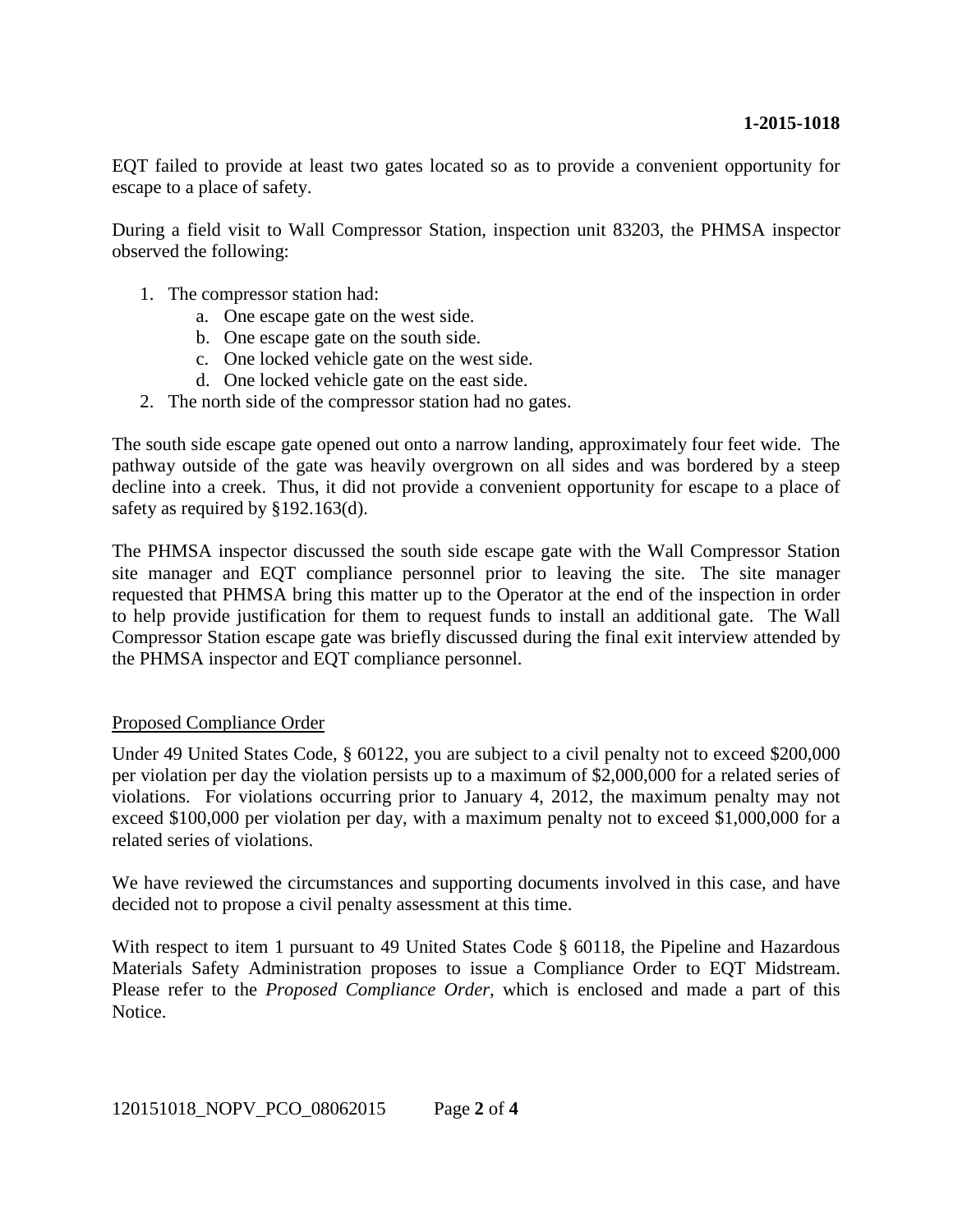#### **1-2015-1018**

#### Response to this Notice

Enclosed as part of this Notice is a document entitled *Response Options for Pipeline Operators in Compliance Proceedings*. Please refer to this document and note the response options. Be advised that all material you submit in response to this enforcement action is subject to being made publicly available. If you believe that any portion of your responsive material qualifies for confidential treatment under 5 U.S.C. 552(b), along with the complete original document you must provide a second copy of the document with the portions you believe qualify for confidential treatment redacted and an explanation of why you believe the redacted information qualifies for confidential treatment under 5 U.S.C. 552(b). If you do not respond within 30 days of receipt of this Notice, this constitutes a waiver of your right to contest the allegations in this Notice and authorizes the Associate Administrator for Pipeline Safety to find facts as alleged in this Notice without further notice to you and to issue a Final Order.

In your correspondence on this matter, please refer to **CPF 1-2015-1018**, and for each document you submit, please provide a copy in electronic format whenever possible.

Sincerely,

Byron Coy, PE Director, Eastern Region Pipeline and Hazardous Materials Safety Administration

Enclosures: *Proposed Compliance Order Response Options for Pipeline Operators in Compliance Proceedings*